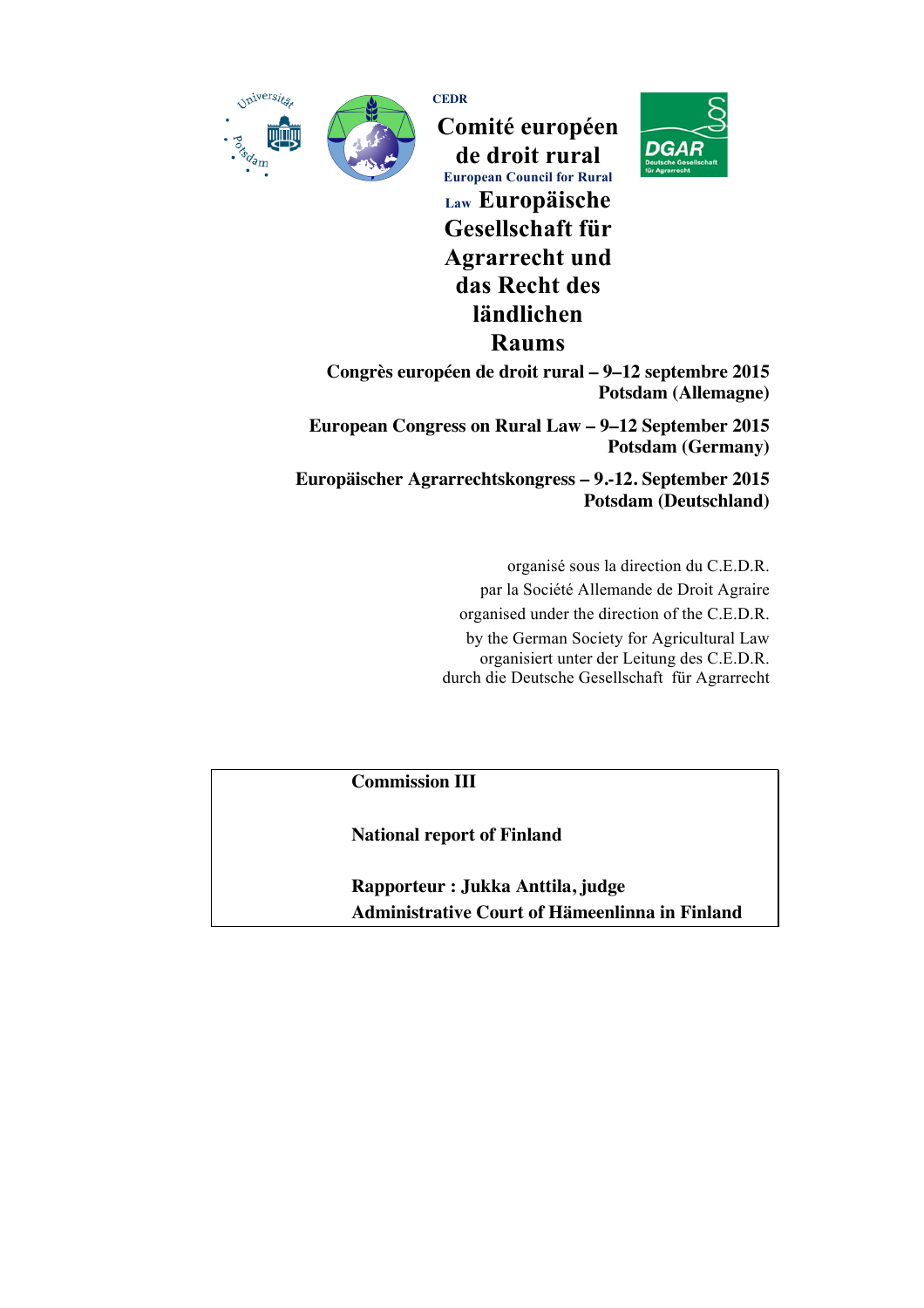# **Appellation d'origine protegée - Protected designations of origin for agricultural products in the European Union**

## 1. Introduction

Protected designations of origin for agricultural products and foodstuffs are as quality policy measures one part of common agricultural policy (CAP) in the EU. CAP covers besides agriculture fisheries and aquaculture as well. The system relating to quality and origin of these products is meant to improve product price and marketing and also to shield rights of producers and consumers. International treaties also recognize the need to protect local agricultural products with their geografical names even if freedom of competition is somewhat limited.<sup>1</sup> CAP quality policy as market organization measure can be classified as horizontal measure going through all agricultural product groups. Quality policy can also be seen to give certain common features to CAP pillar I and II measures.

Beginning from the late 1960s CAP has been very fragmented, but during the last decade progress has been achieved by more general and consistent approach to sector with fewer regulations instead of managing numerous products separately.<sup>2</sup> Common currency euro has also reduced the amount of moving components. CAP contains several ways to organize markets in the EU and these measures are based on means with or without public money. Basically CAP market organization measures are means of national economics having effect on supply and demand, but they have also other functions like securing income level of producers. Support forms of public subsidy are for example direct paiment financed by EU alone and EUs partly financed environmental compensation and different investment subsidies for rural industries. Protected designation of origin can be definied as a special collective trademark and an intellectual property right for an agricultural producer group. Protected denominations as a system created by CAP is a conceptual framework and structure and as such also a support form for agricultural industries and enterprises without public money payments. Organisations and registration of

 $<sup>1</sup>$  Hollo, p. 255-256.</sup>

<sup>&</sup>lt;sup>2</sup> Monnet, p. 753; Regulation (EC) N:o 1234/2007, preambule 1-4; Danielsen, p. 4-6 and 56-57.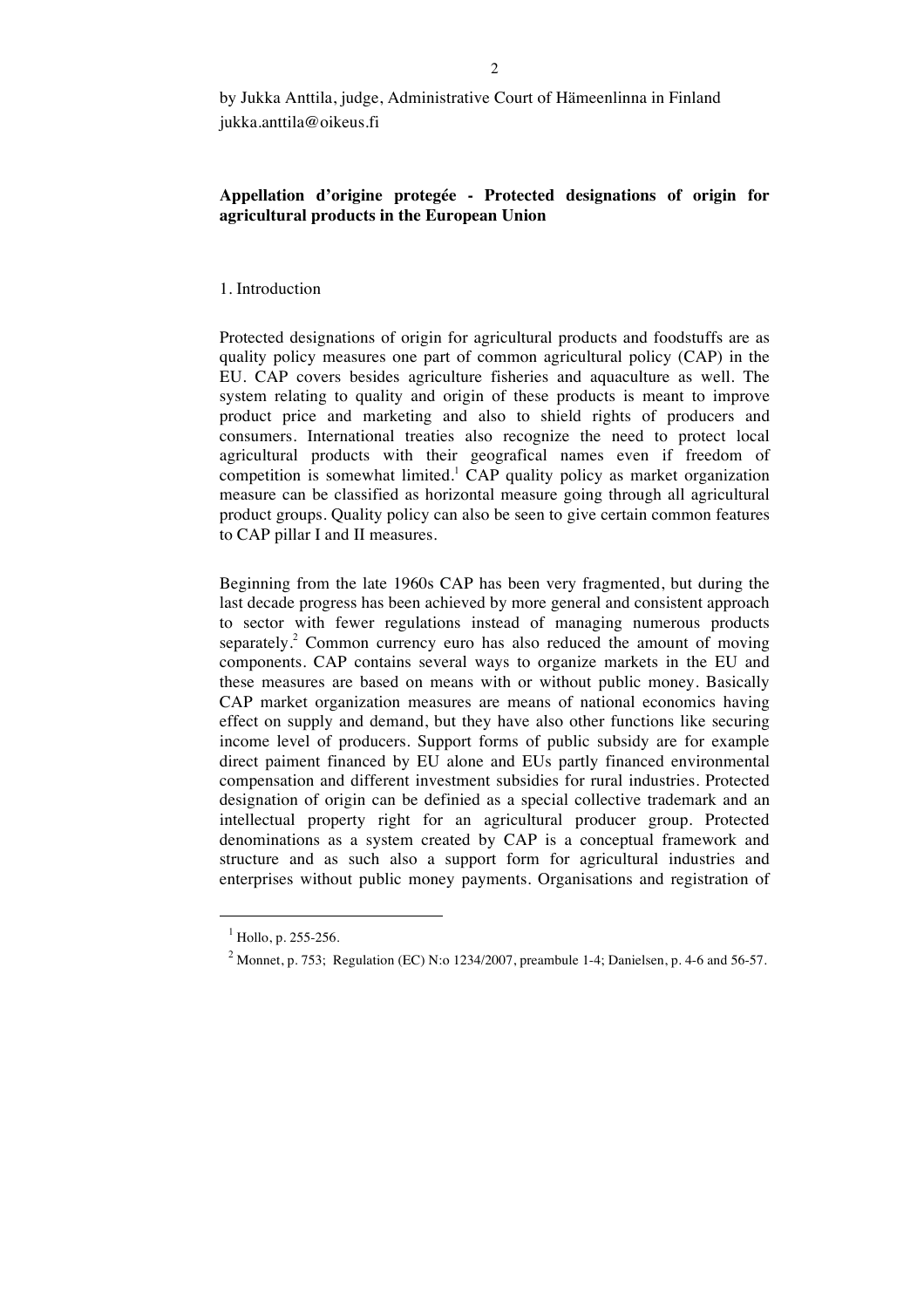course cause certain costs for public and private parties involved. The system can be seen in a concrete way on labels of these products. The number of these products is great and conditions vary, but the system needs to treat producers and othet market operators equally in the union.

When volymes of 28 EU countries are reckoned together the value of commerce on EU agricultural products is significant. Regarding commerce on wine the EU-countries have today market share of over 60 % in the world and the annual value of global wine commerce is above 30 milliard euros. On meat and milk products the relative share of EU-countries is smaller, while in commerce on olive oil their global market share is 75 %. In commerce on cereals the EUcountries have a market share of about 10  $\%$ .<sup>3</sup> Production and commercial rights relating to good food and drink has to be covered in order to increase market shares and value of production at the sector. Designation of origin and geografical indication are covered at EU level by registration, which is applied from Comission through national authority.

I examine from my point of view mostly protected designation of origin but also other geografical denominations when necessary. To have standard concepts I use french expressions and abbreviations AOP (appellation d'origine protegée) and IGP (indication geografique protegée).

## 2. Legal norms

 $\ddot{ }$ 

Articles 34-35 of the Treaty on the functioning of the European Union prohibit quantitative restrictions on import and export and all mesures having equivalent effect. According to article 36 the provisions of articles 34-35 shall not preclude prohibitions or restrictions on imports, exports or goods in transit justified on grounds of the protection of health and life of humans, animals or plants; ... or of the protection of industrial and commercial property. Such prohibitions or restrictions shall not, however, constitute a means of arbitrary discrimination or a disguised restriction on trade between Member States. The particular status of agriculture in community economy is based on articles 38-44 on the Treaty and products subject to these articles and CAP-policy are listed in Annex I of the Treaty. According to article 40(2) of the Treaty common organisation of agricultural markets may include all measures required to attain the objectives set out in article 39: effective production, reasonable agricultural income, stable market, availability of foodstuffs and reasonable consumer prices. Available measures are not listed, but the common organisation of markets shall be

<sup>3</sup> ec.europa.eu/agriculture; ec.europa.eu/eurostat; Bahans-Menjucq, p. 388 (2010).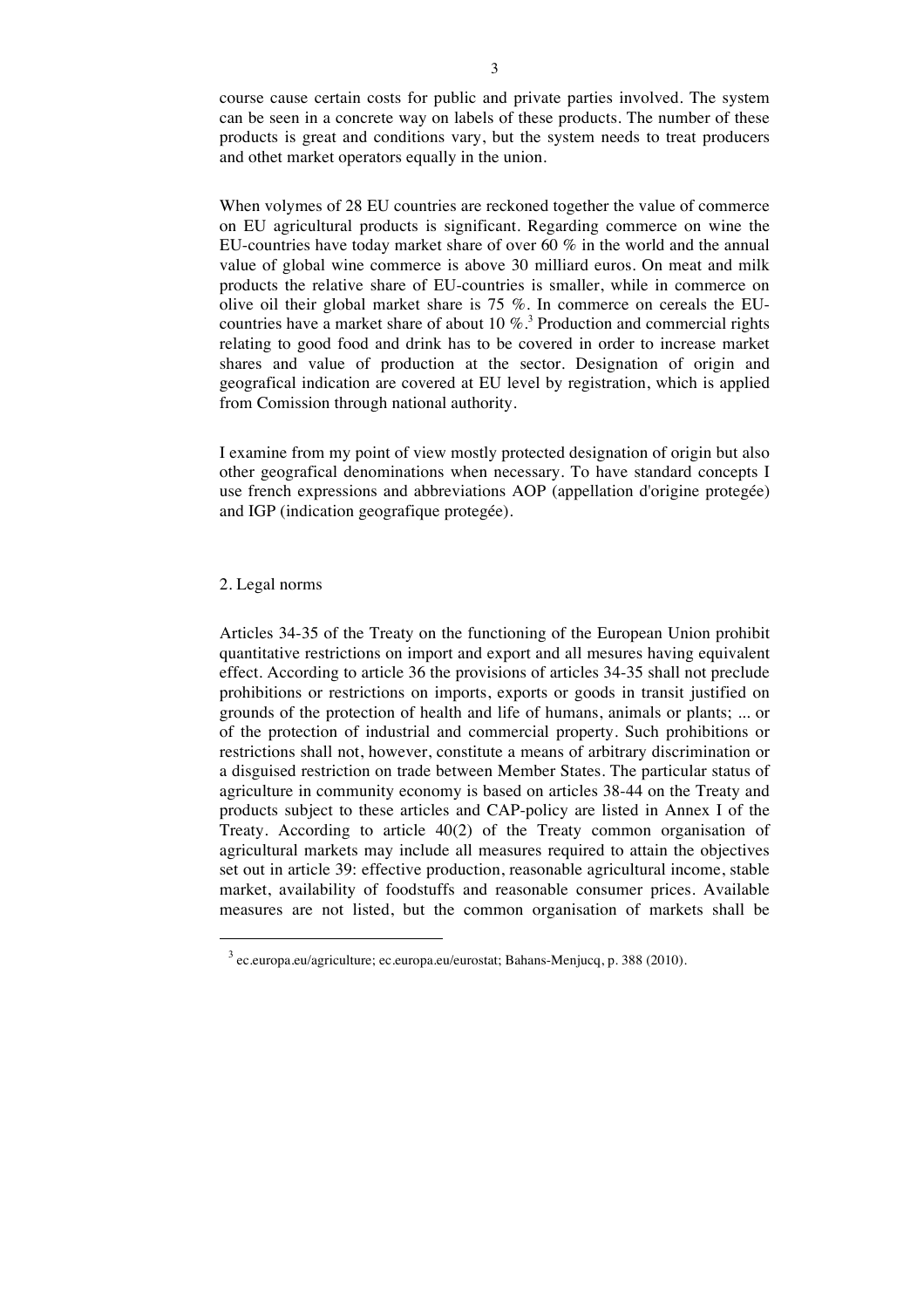limited to pursuit of these objectives and shall exclude any discrimination between producers or consumers within the union. The prohibition of discrimination expresses the general union law principle of equal treatment, which EU and national authorities shall apply to producers and other market operators at the sector.<sup>4</sup>

Environmental and food law aspects have been built increasingly as part of CAP, although these elements are not mentioned among article 39 objectives. From productional point of view this change can be explained by quality policy requirements, where environmental and food law elements are means to reach article 39 objectives specially considering market balance, effective sustainable production and their effect on producer income. The objectives of environmental and food law are more precisely stated for instance in TFEU 11 and 36 articles and special regulations like Parliament and Council regulation (EC) No 178/2002 on food security (part of CAP cross-compliance conditions), regulation (EU) No 1305/2013 relating to CAP environmental payment and other structural development and regulation (EU) No 1307/2013 conserning CAP direct payment to farmers (elements of greening). In the agreement establishing the World Trade Organisation (WTO) environmental aspects are one ground to put agricultural support forms into so-called green box where under certain conditions the use of support is not limited.<sup>5</sup>

TRIPS-agreement of WTO protects industrial and intellectual property rights relating to products.<sup>6</sup> Commercial rights in geographical indication of products have been recogniced with the agreement and these rights are one part of commercial politics in the world. The geografical definition in the agreement compares to the definition in EU legislation.<sup>7</sup> The agreement allows different national systems when all are treated according to same standards. The agreement means certain minimum level whereas AOP level of EU is more demanding concerning geographical and human factors. Various systems of classification tell about structural differences of countries and competition in commerce.

Decisions of Court of Justice have been of significant importance in the community, because still in the 1980s secondary sector legislation was not very covering.<sup>8</sup> Instead in this respect many member countries in southern Europe

 $\overline{a}$ 

<sup>4</sup> Danielsen, p. 31-32 ; Court of Justice, joined cases 117/76 and 16/77 Ruckdeschel.

 $5$  WTO agreement Annex 1A : Agreement on agriculture, article 6 and annex 2.

 $6$  WTO agreement Annex 1C (Trade-related aspects of intellectual property rights).

 $<sup>7</sup>$  Haarmann-Mansala, pages 34-35; Hollo, p. 255.</sup>

<sup>8</sup> Raitio, p. 478.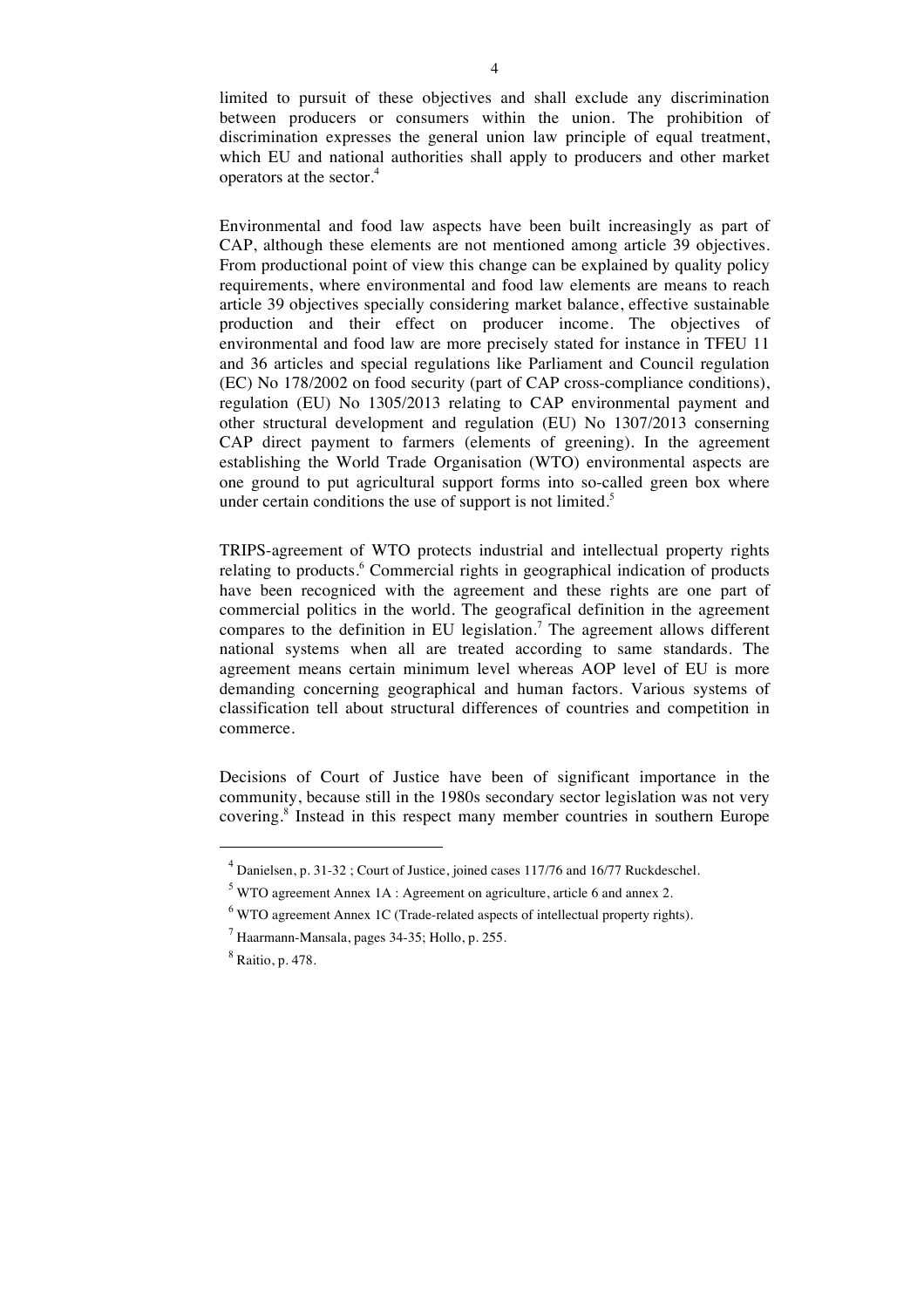have long traditions at the sector legislation. Considering the protected denominations of agricultural products the key material legislation of EU is in the following regulations of Parliament and Council:

- general regulation (EU) No 1151/2012 on quality schemes for agricultural products and foodstuffs. This regulation refers to its annex I products (for ex. salt, hay, cotton, flowers, fur, olive oil, beer, bakery products) and TFEU annex I products (for ex. cereals, meat, vegetables, fish, beverages produced through fermentation, ethyl alcohol made of TFEU annex I agricultural products). Annexes meant in the regulation contain direct agricultural products and processed ones. According to article 2 in regulation 1151/2012 this regulation is not applied to areas in regulations 1308/2013, 251/2014 and 110/2008.

- basic regulation (EU) No 1308/2013 on common organisation of markets in agricultural products; concerns grape wine (among many other things),

- regulation on aromatised wine products (EU) No 251/2014 and regulation on spirit drinks (EC) No 110/2008.

In this writing I mainly concentrate on the systems of regulations 1151/2012 and 1308/2013, because they contain AOP level for protection of agricultural products. In the predecessors for regulation 1151/2012 (510/2006 and 2081/1992) the definitiations for AOP and IGP have remained quite the same. Grape wine conditions for AOP like in regulation 1308/2013 of today were for the first time created by regulation 479/2008 and technically quite a lot according to general regulation 510/2006, which renewal was taken by regulation 491/2009 as a part of basic regulation 1234/2007 of that time during the last program period. On the other hand the community has already from the 1960s classified quality wines according to grape variety and member state regions for instance by regulations 24/1962, 817/1970, 323/1979, 823/1987 and 1493/1999. Member state national legislations have had their impact on material classification grounds and definition of good agricultural production practices relating to quality wine. To my eye true conclusion is that essential contents of AOP in union legislation have come from classification and definition of quality grape wine. Community legislation was at the beginning more based on concepts similar to french legislation and later more on those agreed in international treaties.<sup>9</sup> AOP criteria of grape wine in regulation 1308/2013 differs from general regulation 1151/2012 specially concerning allowed plant varieties but also with definition of local production. Regulation 1308/2013 is detailed on product groups and specially on production methods, but many technical elements can be amended through OIV (Organisation Internationale du Vigne) recommendation by delegated Comission regulation.

<sup>9</sup> Bahans-Menjucq, p. 3.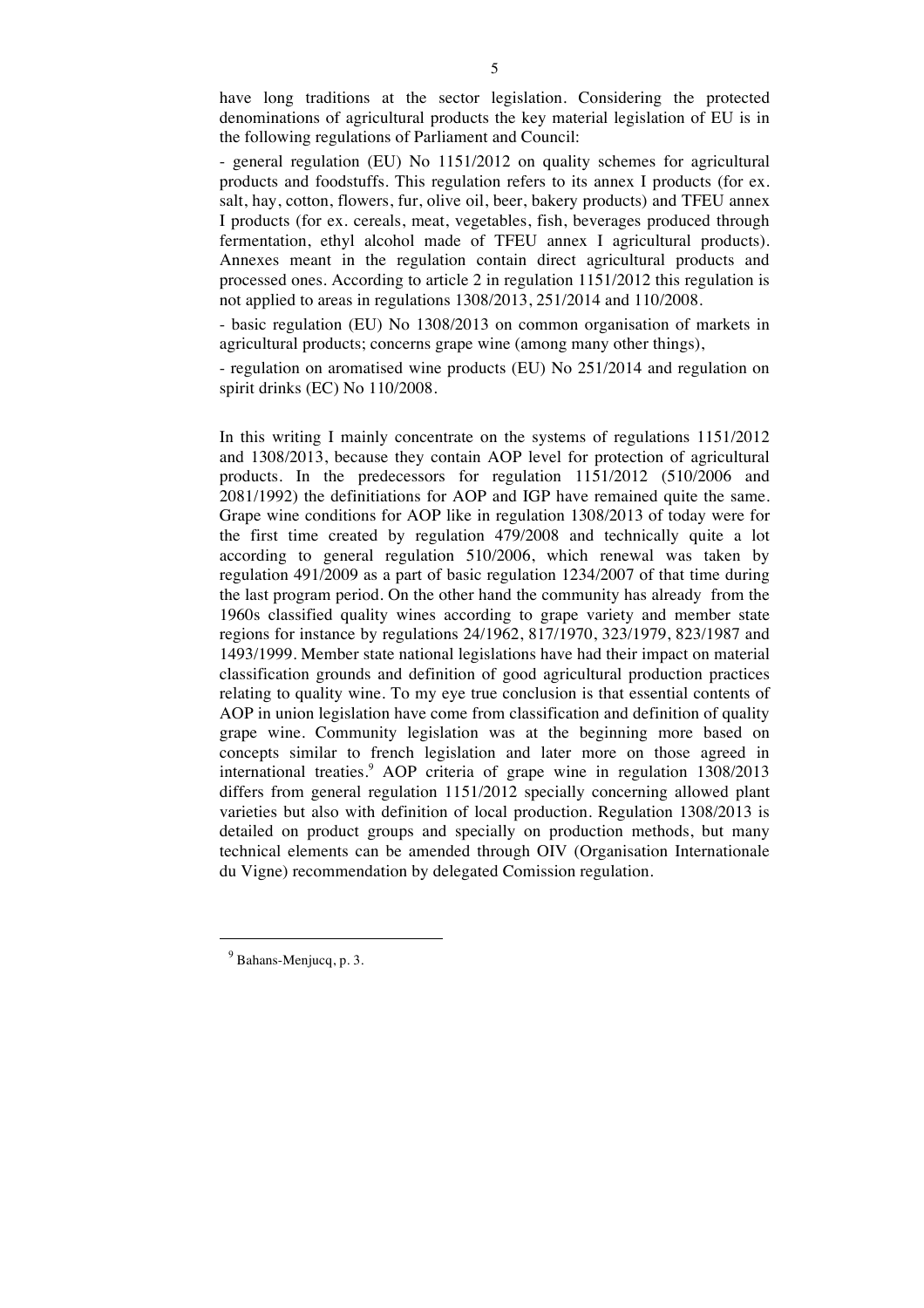The general regulation 1151/2012 contains besides AOP and IGP the denomination of traditional product and the regulation knows as denominations also agricultural products of mountain area and islands. Member state can also use other systems for classification. Compared with EU regulations member state may set harder conditions for its national products of AOP, but naturally standard AOP level of EU must be allowed at market. Regulation 110/2008 on distilled alcohols and regulation 251/2014 on aromatizised wines know IGP as highest protection level for these products. In this context it is also reason to mention Parliament and Council regulation (EU) No 1169/2011 on foodstuff information for consumers, because according to 26 article origin country of foodstuff products has to be informed .

3. Statistics on protected denominations<sup>10</sup>

From point of view of regulation 1308/2013 and grape wine AOP registrations are following:

Italy (474), France (376), Spain (100), Hungary (54), Bulgaria (52), Portugal (46), Romania (38), Greece (33), Austria (26), Slovakia (17), Croatia (16), Slovenia (14), Germany (13), Tcech (12), Belgium (7), Cypros (7), Malta (3), Great Britain (2) and Luxemburg (1). Nine member countries do not have AOP registrations on these products ( Danmark, Estonia, Ireland, Latvia, Lituania, Netherlands, Poland, Finland and Sweden ). From non-member countries Brasil ja USA have one AOP registration each.

Registered IGPs of grape wine are following:

Italy (129), Greece (116), France (75), Spain (44), Germany (26), Romania (13), Netherlands (12), Portugal (10), Hungary (8), Danmark (4), Cypros (4), Austria (3), Slovenia (3), Slovakia (3), Belgium (2), Bulgaria (2), Tcech (2), Great Britain (2) and Malta (1). Nine member countries do not have IGP registrations on these products (Estonia, Ireland, Croatia, Latvia, Lituania, Luxemburg, Poland, Finland and Sweden). Non-member countries have several hundreds of registrations.

According to regulation 1151/2012 registered AOPs:

 $\overline{a}$ 

<sup>10</sup> ec.europa.eu/agriculture/markets/wine/e-bacchus

ec.europa.eu/agriculture/quality/door; (both 5.6.2015)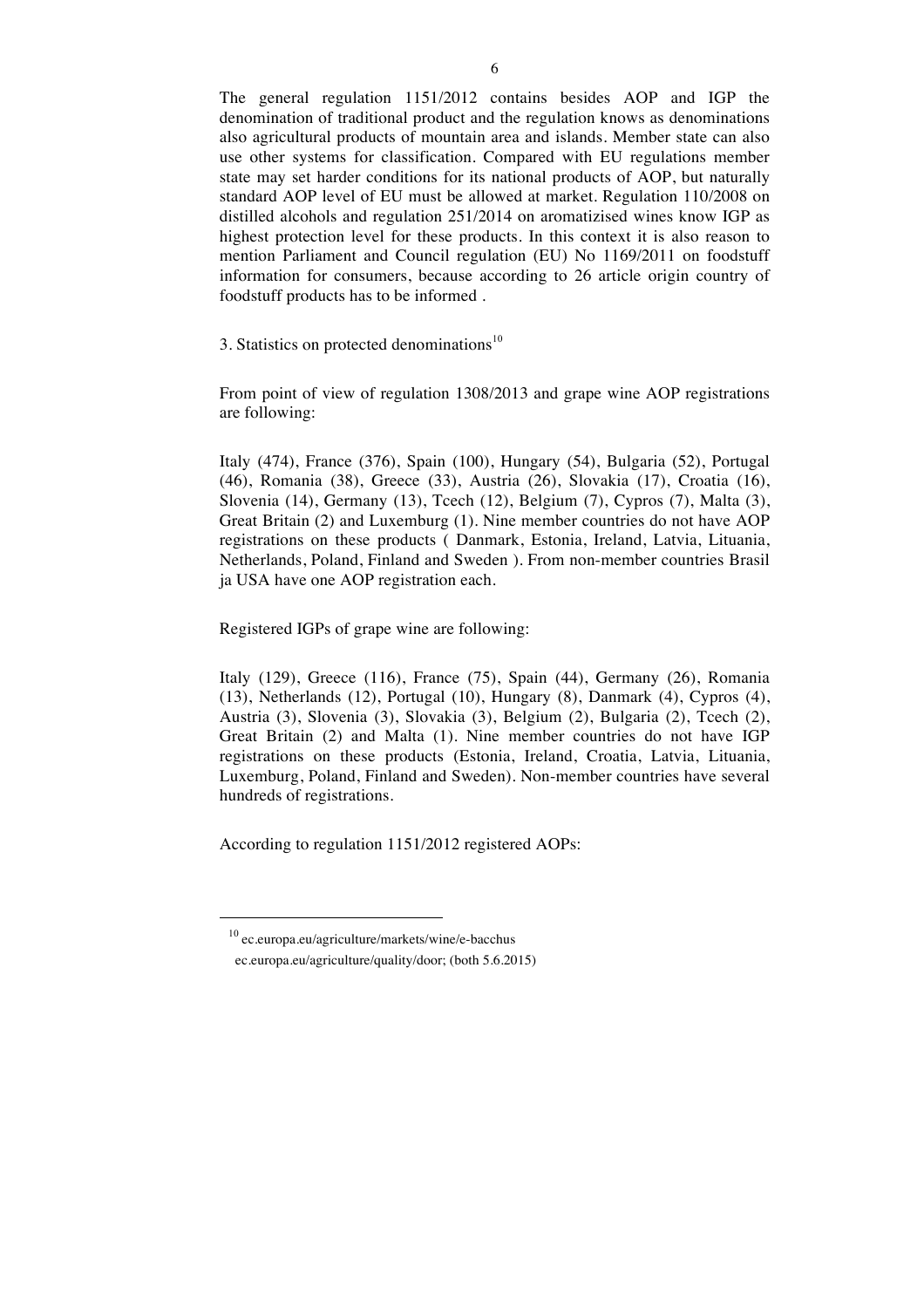Italy (162), Spain (97), France (97), Greece (74), Portugal (64), Great Britain (23), Germany (11), Austria (9), Slovenia (8), Poland (8), Tcech (6), Hungary (6), Netherlands (5), Finland (5), Belgium (3), Luxemburg (2), Sweden (2), Lituania (1) ja Slovakia (1). Eight member countries do not have registrations (Bulgaria, Danmark, Estonia, Croatia, Cypros, Latvia, Malta and Romania). From non-member countries Vietnam has 1 and China 4 registrations.

## 4. Trademark and AOP

Enterprises at market are free to use any symbols to sell their products as long as other right owners and good manners are not hurt. According to definition in regulation (EC) No 207/2009 article 4 registered community trademark may consist of any signs capable of being represented graphically, particularly words, including personal names, designs, letters, numerals, the shape of goods or of their packaging, provided that such signs are capable of distinguishing the goods or services of one undertaking from those of other undertakings

By name and trademark an enterprise distinguishes itself and its products from other competitors and their products at market economic profit as goal. Rightowner of a trademark is privileged to use that mark and deny others to use or hurt it.<sup>11</sup> AOP can be seen as an agricultural application of collective trademark. On community level collective trademark is definied in regulation (EC) No 207/2009 article 66. AOP and IGP cannot be delivered separately nor be separated from the region, where agricultural products come from. These denominations can be extended by attaching administratively more land to respective region or establishing new or larger farms at the region. AOP is capitalized as added value to reference group enterprises of a succesful AOP. Quality attached to trademark is important, because trademark creates on consumers' minds expectations on product quality based on advertising and own experience. AOPs have similar functions and consumers expect special quality for these controlled products.

Two marks may collide judicially and solution can be found through principles of time prority, procedural preclusion or how passive or in good faith parties have been. In collisions are taken into consideration if marks are mixable and used in trade, which can hurt or exploit mark in question.<sup>12</sup> Same principles are stated in regulations 1151/2012 and 1308/2013 and they can be applied to

 $11$  Haarman-Mansala, p. 15-17.

 $12$  Pihlajarinne, p. 609 and 613-614.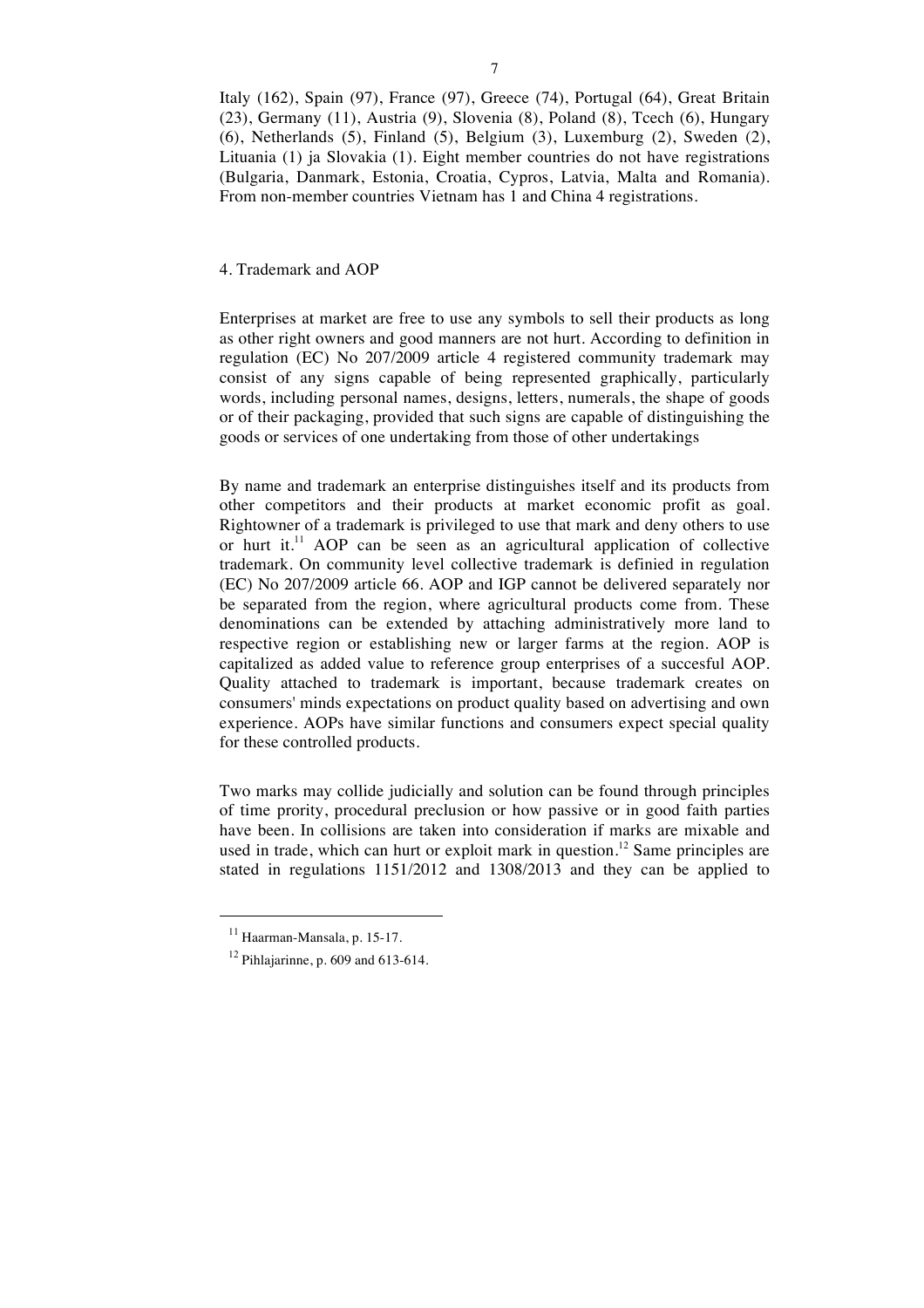collision of an AOP and trademark. In collision earlier AOP wins later trade mark which relates to a product of the same type. If a trade mark is in good faith registered or registration applied for or legally established by use before AOP, both the trade mark and the AOP have parallel existance at the same time. A name proposed for registration as a designation of origin shall not be registered where, in the light of a trade mark's reputation and renown and the length of time it has been used, registration of the name proposed as the designation of origin would be liable to mislead the consumer as to the true identity of the product. Potential collisions are meant to be cleared out at opposition procedure connected to registration.

Designation of origin or geografical indication has in practice stronger position compared with traditional trademark. A trademark classically as privilege of one or few cannot without merit win a special collective trademark that can spread economic benefit better at the region.

### 5. AOP summary

According to article 5 in general regulation 1151/2012 and article 93 in basic regulation 1308/2013 conditions for AOP of agricultural products can be summarized into three parts:

## - *Designation of origin specifies as a name a product that cames from a certain region or place and in exceptional cases a country.*

A Name has to contain name of a geografical area and a countrywide name has to be justified. In Pistre case (C 321-324/94) Court of Justice ruled that the mere expression "Mountain" could not be protected, because it was question of a general name without any specific bond to that place. In Feta II case (C-465- 466/02) Court of Justice ruled "Feta" not to be too generic a name and it could be registered as AOP for a certain greek cheese.

## *- Product is produced and processed within a limited geografical area.*

In the definition of regulation 1151/2012 all production phases take place within a definied geografical area that can be wider than the product name. In regulation 1308/2013 production takes place in the name area from where also all Vitis Vinifiera -grapes came for production. By production is meant all measures from grape harvesting to the completion of the winemaking processes, with the exception of any post-production processes. These after processes may take place on a wider area.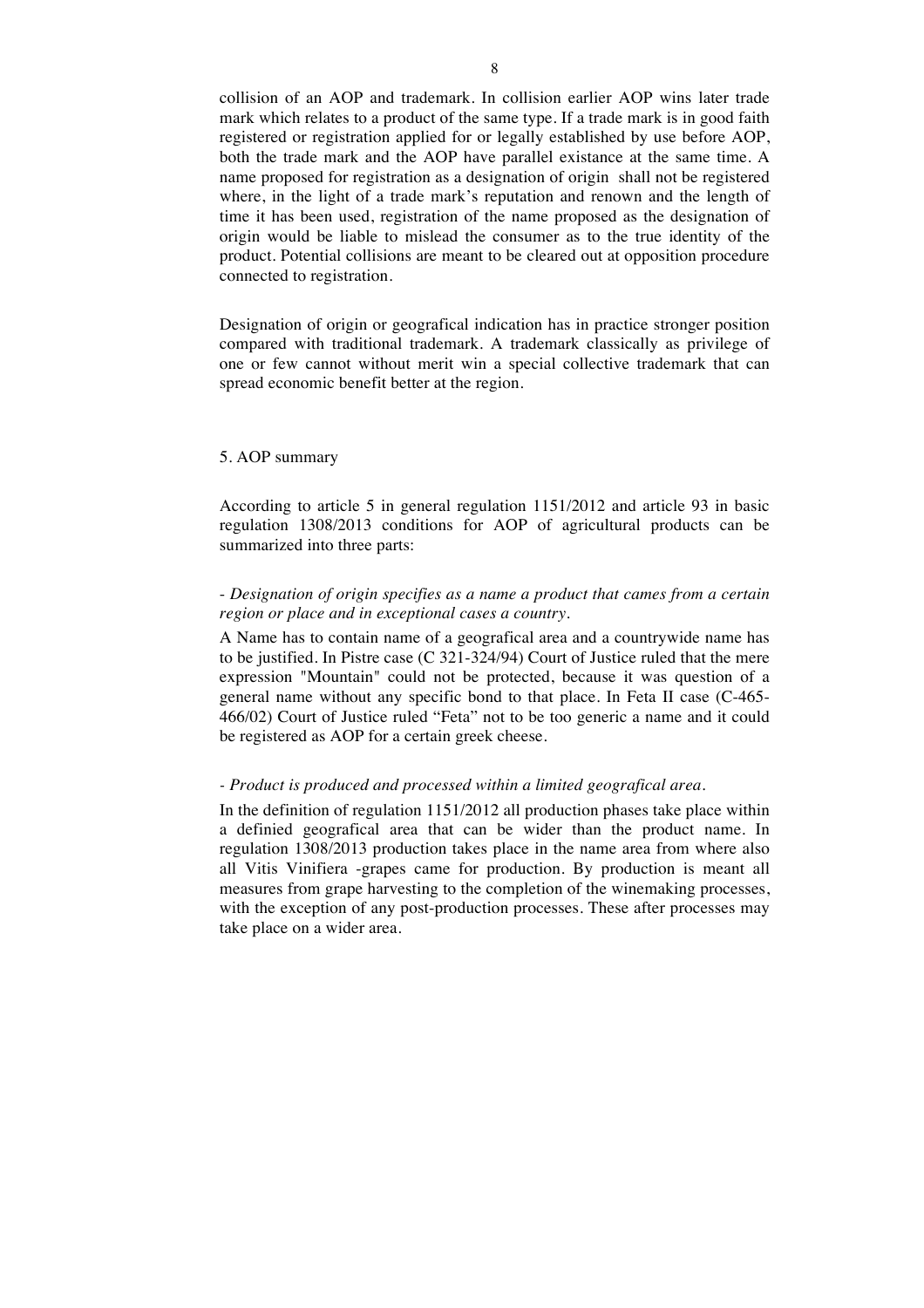In the Rioja-case C-388/95 of Court of Justice one member country brought an action against Spain, because spanish legislation ordered spanish AOP Riojaredwine to be bottled in Rioja region if it was to be marketed with that denomination. Court of Justice considered that the requirement of bottling in the region of production was aimed to preserve the considerable reputation of the wine bearing the designation of origin by strengthening control over its particular characteristics and quality is justified as a measure protecting the designation of origin which may be used by all the wine producers in that region and is of decisive importance to them. The measure must be regarded as being in conformity with Community law despite its restictive effects on trade, since it constitutes a necessary and proportionate mean of attaining the objective and there are no less restrictive alternative measures.<sup>13</sup>

# - *Product quality or/and characteristics are essentially or exclusively due to a particular geographical environment with its inherent natural and human factors.*

The definition is almost identical in both regulations. In regulation 1151/2012 either quality or caracteristics need to come from the definition elements, while in regulation 1308/2013 they both are due to the defined facts. In practise it is question of quality coming essentially from the nature of a place or region and human factors. The concept of human factors is essential and could have been opened more in the regulations. Before by article 4 (3) in the regulation EEC No 24/1962 member states may have taken into account fair and traditional customs - *usages loyaux et constant* - and determine such other conditions of production and characteristics as shall be obligatory for quality wines produced in specified regions. In the past according to regulations EEC No 817/1970 (article 4) and 1493/1999 (Annex VI point C) each member state shall lay down the provisions regarding wine-growing methods required to ensure the best possible quality for quality wines psr. At the context of regulations 1151/2012 and 1308/2013 is meant good agricultural production practices and traditional know-how of people aiming to high quality product taking into account circumstances of nature. These fair and traditional practices mean collective and successive work of AOP producer group members.<sup>14</sup> At the sector of foodstuffs the quality is of course also a matter of taste, but more objectively can be evaluated relevant practices of production and traditions that are to bring added value to a product compared to an average product. Traditions from generation to another can well be connected to the concept so that product quality is tested and controlled at market long enough by consumers and authorities. For younger products there are other denomination categories available in the first place.

 $\overline{a}$ 

<sup>&</sup>lt;sup>13</sup> Decisions of same category; C-108/01 (Prosciutto di Parma) and C-469/00 Ravil v Bellon (Grana Padano).

 $14$  Bahans-Menjucq, p. 3.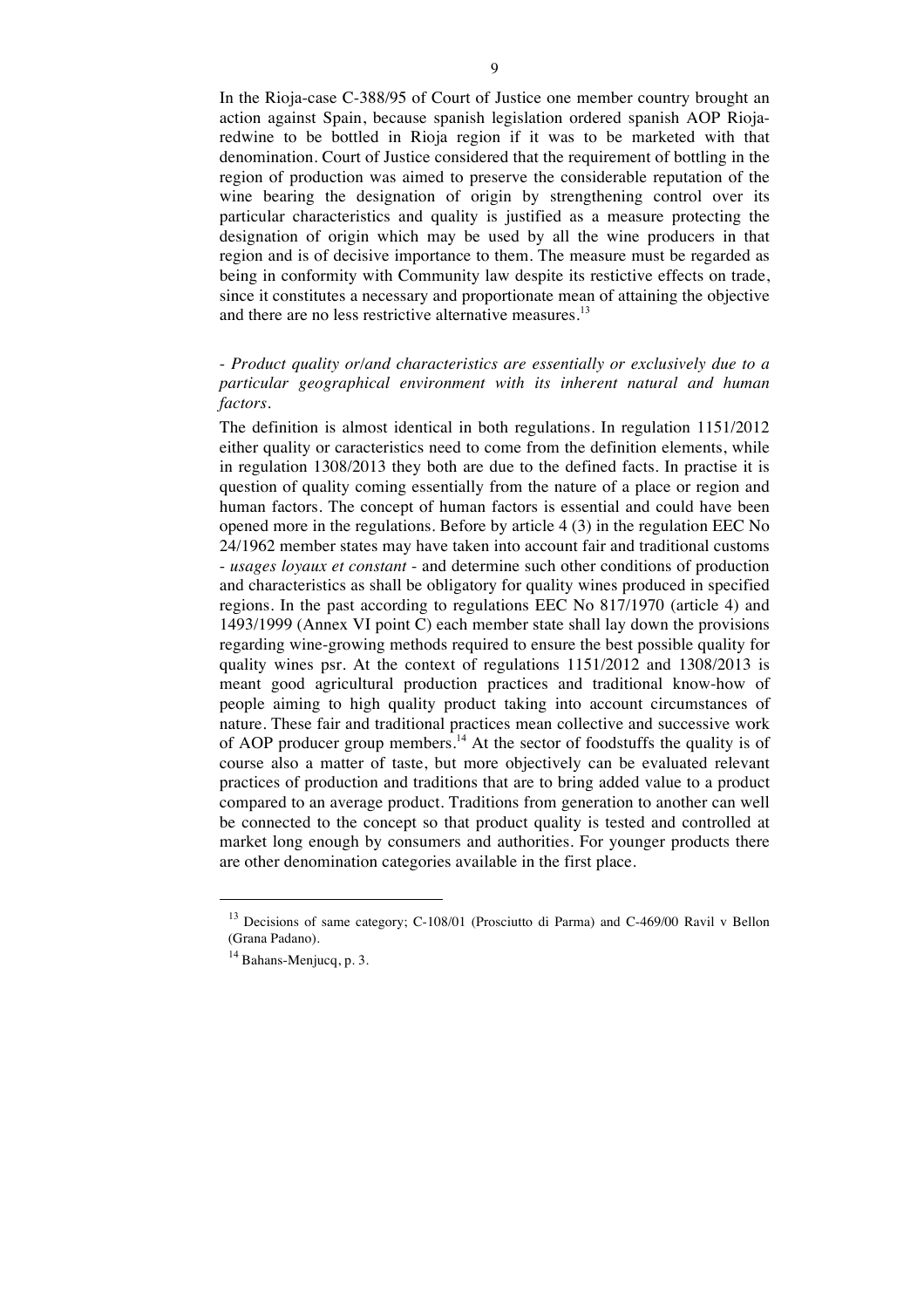### 6. Other material and procedural conditions in AOP application matter

An administrative application is firstly sent to competant national authority and in second phase to Comission to decide the subject matter. The central parts in application are the name to be registered, applicant, product specification and production method and mechanism of controll.

Concerning grape wines the applicant can be a group of producers or an individual producer for wine they produce. In regulation 1151/2012 by group is meant any association, irrespective of its legal form, mainly composed of producers or processors working with the same product. An individual producer-processor is not mentioned in general regulation and that kind of application should be well grounded. Group of many producers as an AOP rightholder can be seen to better benefit the region as a difference from trademark that usually is a privilege of one. After positive decision of the Comission applicant group has right to AOP name and all operators selling the product may use that name. The definition of applicant tells about structures in bigger producing countries where interest organisations are strong in production lines down to local level. For instance in the county of Champagne in France to the union and interest group of wine farmers (Syndicat General des Vignerons de la Champagne) belong 15000 farmers and this organisation has 280 local sections and production in 320 municipalities.<sup>15</sup> Of course many AOP organisations are much smaller than that. There is also no absolute obstacle for applicant producer group that covers several production lines because of structural differences in member countries. In this respect certain organisation and rules strong enough are needed for high quality work and control. Control authority needs to be mentioned in the application and the authority has to be independent of producer group in question. In reasonable public control predifinied concrete facts that can be checked are needed and control authority needs to know the industry in question. A product has to to be in conformity with product specification that is detailed information to control authority and consumers. The specification may contain such technical details that same product is in different variations at market <sup>16</sup>

<sup>&</sup>lt;sup>15</sup> Bahans-Menjucq, p. 27.

<sup>16</sup> Hollo, p. 264 ; Raitio p. 480.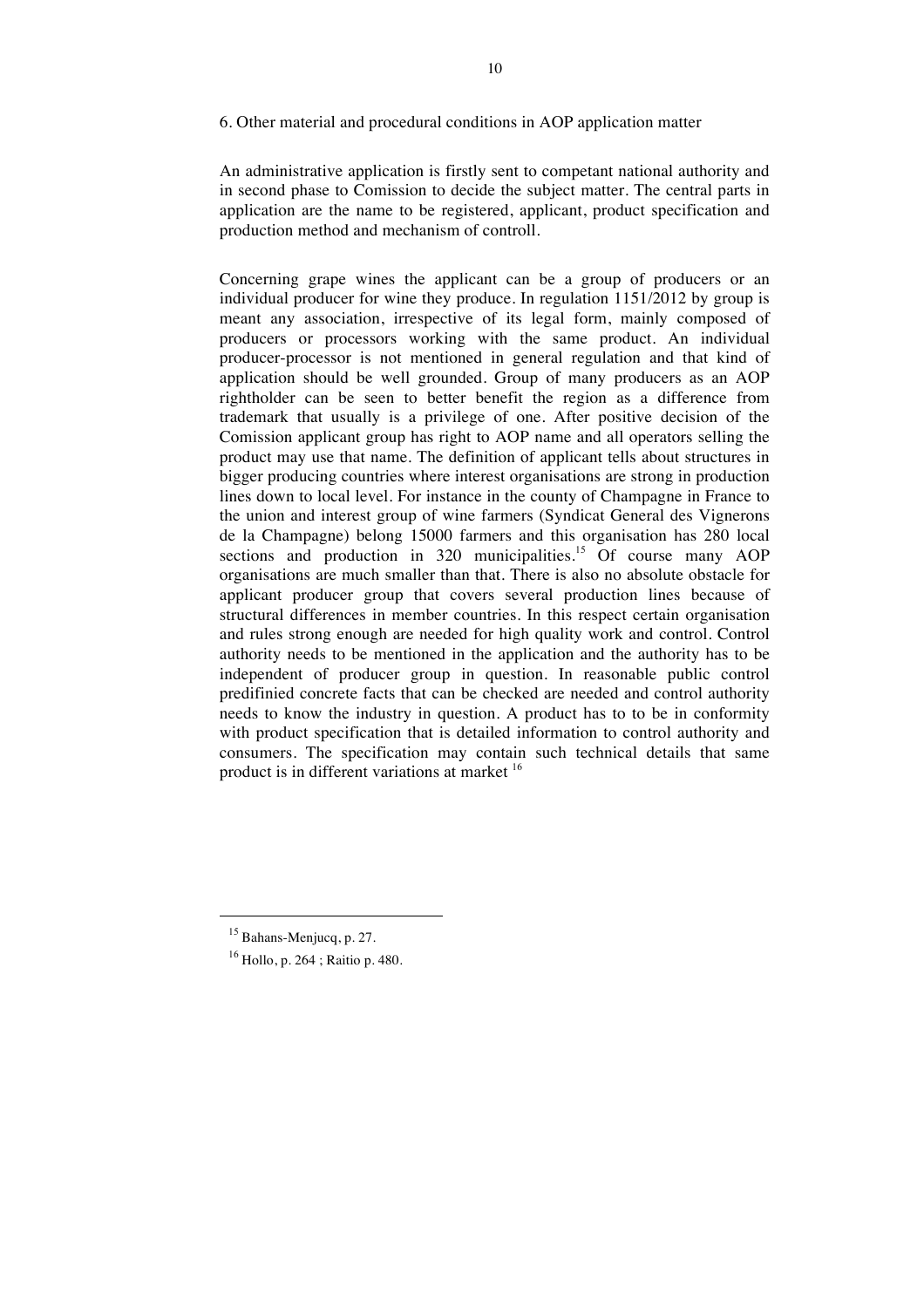### 7. Concluding aspects from a finnish point of view

In this chapter I examine among other things possibilities of finnish production to AOP for one small product (fruit wine) and one already established product (barley). Before community membership 1995 Finland did not have outside traditional trademark any special system to regist collective agricultural denominations like AOP. South and Central Europe countries have long traditions at the sector, although even in some old member countries like in Benelux-countries it has not been very popular by the statistics. The differences in structure and judicial system are due to circumstances at market. If agricultural product market is profitable enough or some market operator more powerful, special added value instruments may not be so wanted. Consumers do not know the AOP system well in Finland where foodstuffs are relatively expensive already without special added value instruments. In Finland added value and demand for products are created by national classification through traditional trademark use. Commerce in Finland is quite consentrated; there are only two major retail trade chains also with their own denominations for consumer goods including foodstuffs. Interest of a potential AOP producerseller is opposite to that of first-hand-buyer of product; buyer wants also the quality product as cheaply as possible and public subsidy at sector tends to lower product price for producer. There are five AOP registrations from Finland on the ground of regulation 510/2006 and three of them are based on raindeer meat products of Northern Finland (Lapin Poroliha, Lapin Kuivaliha, Lapin Liha) and the applicant was Paliskuntain yhdistys as the special interest group of that sector. One AOP is a potatoe variety (Lapin Puikula) of Northern Finland with producer group as an applicant. Kitkan Viisas is a special fish food and AOP from North Eastern Finland with a limited company as an applicant.

Concerning grape wine there is little need for complementary national legislation because of the detailed structure of regulation 1308/2013, but with all plants local circumstances set their own conditions for what can be considered usual or good agricultural production practice. The most northern denominations of grape wine at the moment are four IGPs from biggest islands and mainland of Danmark (Bornholm, Sjaelland, Fyn and Jylland). For natural reasons there are no finnish grape wine AOPs, because grape as an agricultural plant is not very succesful with cold winters of Finland. This may change with warming climate and new plant varieties, but on the other hand consumers' matters of taste can change faster.

The cultivation and production of wine in Finland can so far be based on berries and fruits other than grape. According to regulation 1308/2013 an AOP can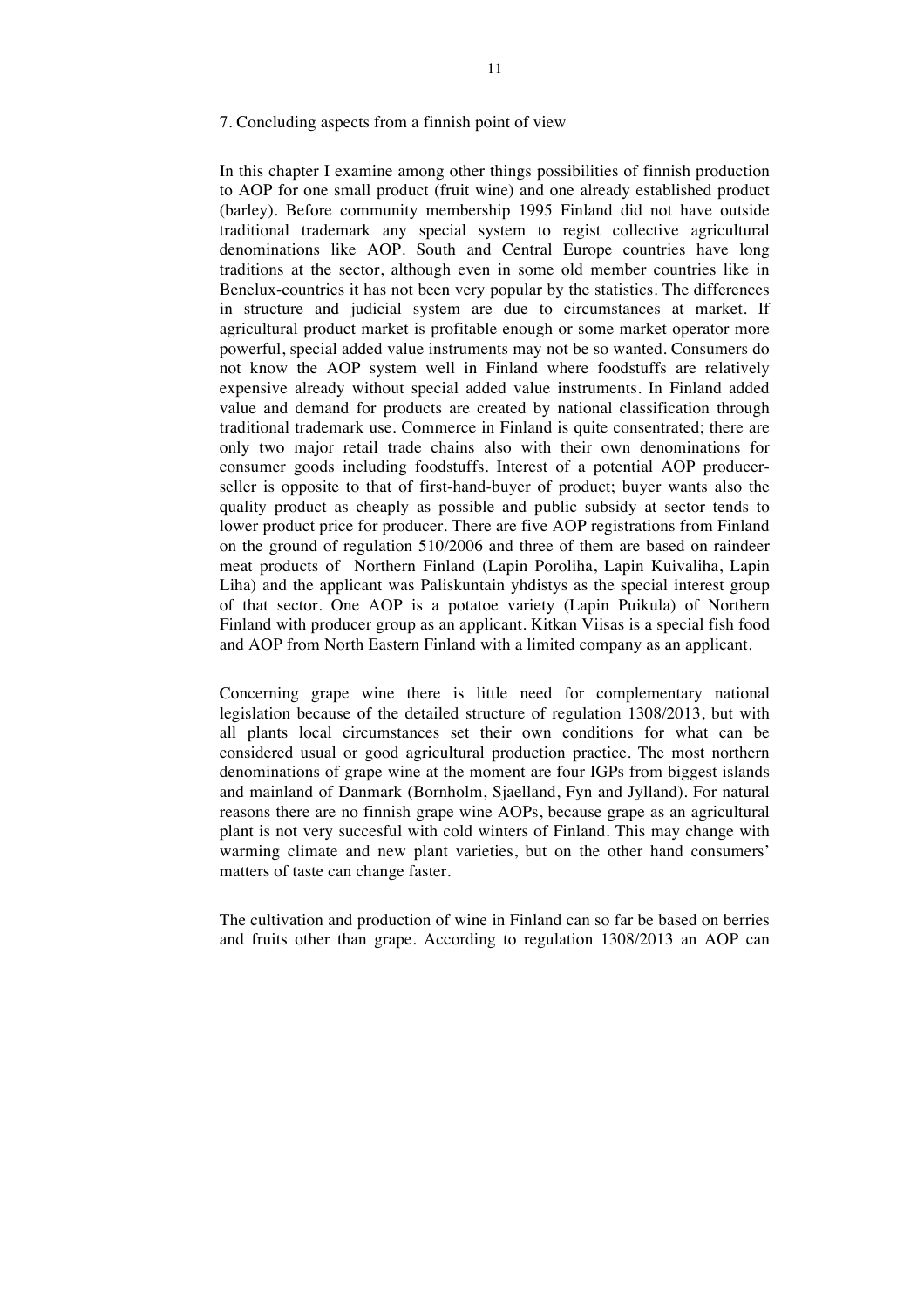only be based on local cultivation and production of certain varietes of grape and not on other fruits. Similarily according to regulation 251/2014 one compulsory component in any aromatised wine is grape. As a concept the wine can not be legally classified as a grape product only. Grape and for instance apple or cherry are all fruits. From the historical point of view the oldest word known for wine is in ancient sanskrit - *vêna* - meaning both wine and love. On those days wine was made of any fruits.<sup>17</sup> Based on article 83 point 5 in regulation 1308/2013 and annex VII part II point 1d subparagrafs a)-b) member state may adopt or maintain provisions for marketing and denominations for wine produced of other fruit than grape. This is also stated in the Court of Justice decision C-75/90 on the ground of similar type of regulation coordinates of that time. In Finland classification of fruit wines is based on national regulation 1344/1994 and control activities belong to state authorities. By article 2 in the regulation 1151/2012 AOP classification seems possible for all agricultural products listed in Annex I of the Treaty on functioning of EU. In that Annex is mentioned as a group fermented beverages other than grape wine and in version in finnish also apple wine is mentioned as an example. Because of he principle of equal treatment AOP can be obtained by regulation 1151/2012 for wine produced of other fruit than grape. Name of the fruit has to be mentioned clearly in the denomination. Regarding product specification and methods good agricultural production practices with relevant legal norms need to be followed in order to reach quality product. The same analogy may well suit for aromatised wines too, because this quality denomination should be able to benefit as many product sectors as possible in EU agriculture. It is hard to see aromatised wine to be processed beyond first-stage level and to fall outside Annex I products.<sup>18</sup> Tensions and different interests between industries of cognac and whiskey in some member countries were the reason why AOP was literally left out of regulation  $110/2008$  on spirit drinks.<sup>19</sup> Despite article 2 in regulation 1151/2012 AOP might be possible for distilled spirit drinks because of principle of equal treatment, CAP quality policy as horizontal measure through sector product groups and the fact that ethyl alcohol is mentioned in annex I of TFEU.

The possibility to classify finnish barley as an AOP is based on regulation 1151/2012 the same way as fruit wine above; in the Annex I cereals are listed as a group. The finnish cereals contain special features and due classification is therefore possible. In Finland cereals are after harvesting dried in warm-airprocess which takes out excessive moisture, prevents mould and garantees quality. During the Agenda 2000 program period Finland was the only member

 $17$  Bahans-Menjucq, p. 63 and 65.

 $18$  Court of Justice case 185/73 (König).

<sup>19</sup> Bahans-Menjuncq. p. 88-91.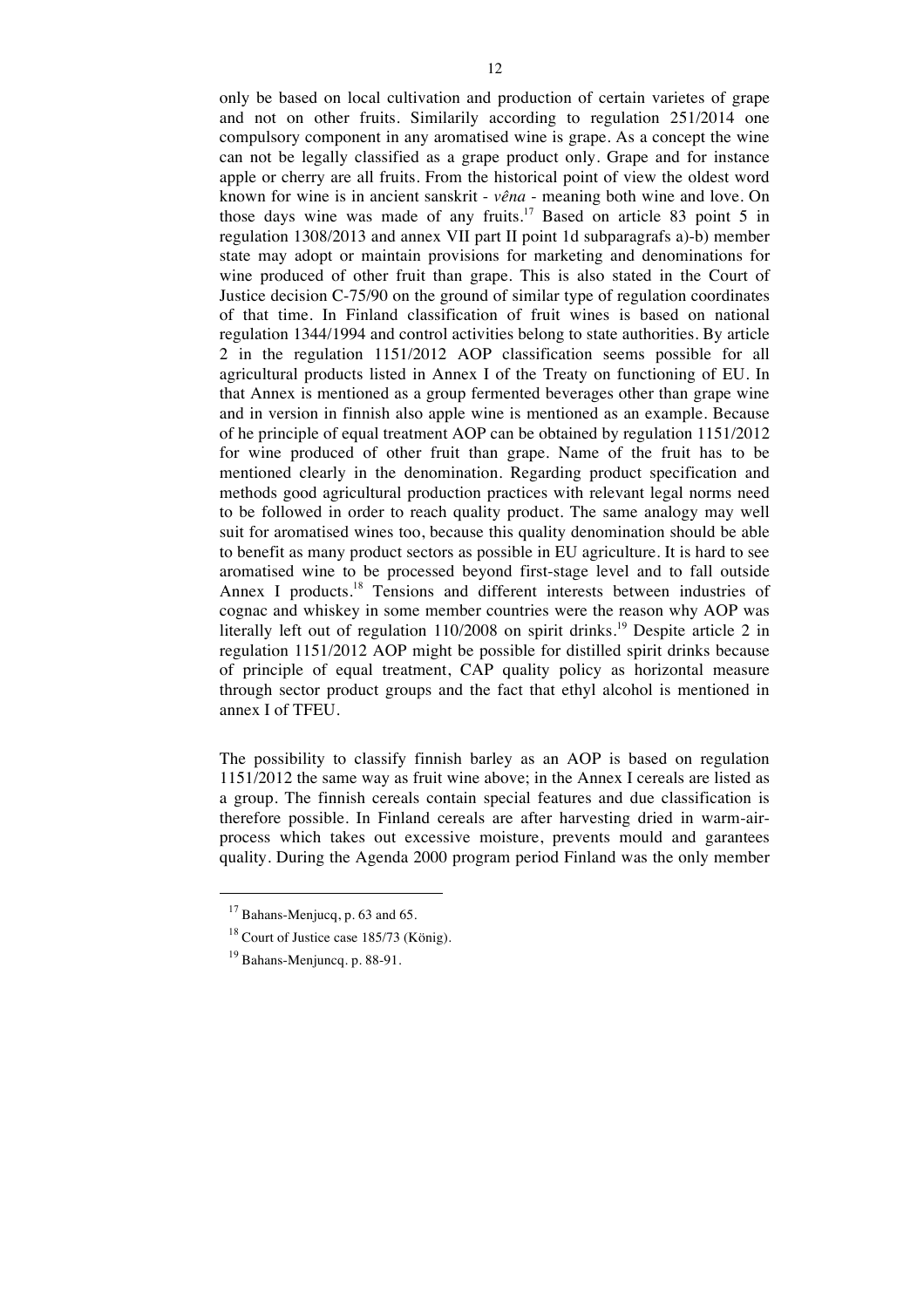country besides northernmost Sweden to get community financed drying compensation in addition to CAP-subsidy for cereals and oilseeds (regulation EC N:o 1251/1999 article 4 point 4). This special feature of finnish barley too has so already once been recogniced as base for common market organisation measures. Other charicteristics for cereals in Finland are intensive growing season with light summer nights and hard winters are no asset for plant diseases. Finnish AOP barley would have potential for AOP wodka of Finland or AOP whiskey of Scotland. As a part of good agricultural practices and product specification can function rules on cross-compliance in regulation (EU) N:o 1306/2013 article 93 and annex II and to them related national provisions. These rules are practically similar to those in previous regulation 79/2009 (article 5 and annex II).

The benefit of AOP can came from added value to product price or bigger sale of product because of buers trust and higher demand. An interesting point is, which one is better, geografically small or larger AOP. A smaller label may better underline special circumstances at the region, but without the total volyme of production big enough the label will remain small, which can be problematic in countries with smaller production at the sector. On the other hand smaller denominations may be useful for competition. By regulation 110/2008 on distilled alcohols is registered finnish IGP "Vodka of Finland". The same statewide structure is in the grape wine AOP "Malta" and IGP "Maltese Islands" registered 8.8.2009. AOPs of Great-Britain are 29.11.2011 registered "English" and "Welsh". Slovakia has three different grape wine IGPs "Slovenská", "Slovenské" and "Slovenský". Luxemburg registrations by regulations 110/2008 and 1151/2012 are of structure "Marque Nationale Luxembourgeoise", while grape wine AOP is "Moselle Luxembourgeoise". The finnish fruit wine AOP could be built like "Suomalainen omanaviini" / Vin des pommes finlandaise", but other raw materials need own names or combination of names. Concerning barley the denomination might be "Suomen ohra" / "Orge de Finlande". The more poetic AOP "Suomen valoisan kesäyön ohra" / "Orge de eté clair en Finlande" pointing out facts of geography and climate may not be impossible at least compared with 18.9.1973 registered italian grape wine AOP "Est!Est!!Est!!! Di Montefiascone". In AOPs more modest line of basic geografical expression is well motivated, because that way maximum number of names remain free for market use and collision risks between names are reduced. Cereals AOP could be expressed in designed certificate attached to documents of traded product unit.

On union or national level there can be parallel impacts on AOP or other denomination value through criteria of biological production and production subsidies. Food law is brought to CAP for instance with cross-compliance. The label of biological production is a clear added value factor referring to cleaner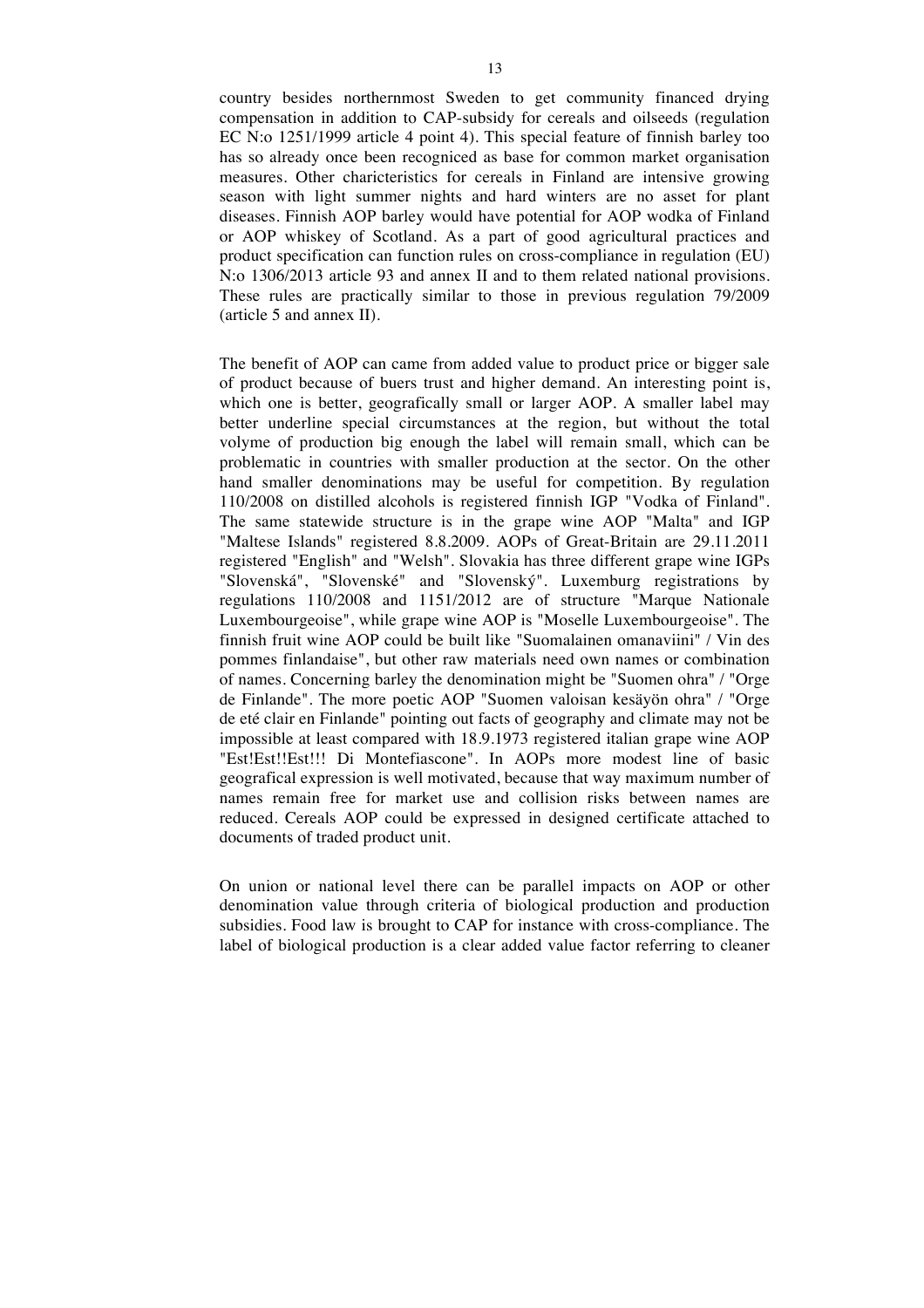environment and a green trademark as such. Considering also the regulation (EU) N:o 1169/2011 it can be used in classification, how healthy or secure the products are. More parallel added value for denomination can be created through family farming instead of bigger units of faceless ownership. Work effort and certain investment is needed to fulfill conditions for EU subsidies. Agricultural product fullfilling the requirements for EU environmental compensation should reach higher price compared with products of lower standards at the market. Productional plant varieties and animal breeds and rights attached to them have similar parallel value effect on AOP. It will be seen in the future if GMO is a threat or a possibility at the context. A quality AOP product is based on quality plant variety or animal breed and if combined these rights could create more valuable entities. This kind of parallel elements can be built in to AOP through relevant product specification components, which authorities can control.

Concerning agricultural products the fact is that people use different denominations of public and private sector in the future too for various reasons, but buyers and sellers need to have choice. In balanced circumstances it is decisive, which systems get customers' trust. For quality products objective criteria is needed. If grounds for a denomination of quality and thereto related procedures are decided totally privatly or publicly on national level without objective public control of criteria on international level like in AOP system, it is more likely for national systems to break the principle of equal treatment at market.

Before in the Community classification of quality grape wines was fragmented and the AOP system of today has meant progress with standards. Grape wine remains still probably the most regulated agricultural product in the EU. On these days when deregulation in some member state governments is so fashionable it is interesting to see EU grape wine to dominate the world market. By EU regulation with an eye to national circumstances has been created a disciplined base for hard work and quality product. With many detailed member country systems complicated structures cannot be avoided, but through principles and systematization complexity can be mastered and disorder avoided. Succesful quality policy at functioning market may also help weakened economies of today in member states if amount of subsidy needed becomes smaller. Consedering the statistics non-member countries have either little interest on subject or real difficulties meeting the criteria of AOP, which is no bad news for EU member countries in commercial competition.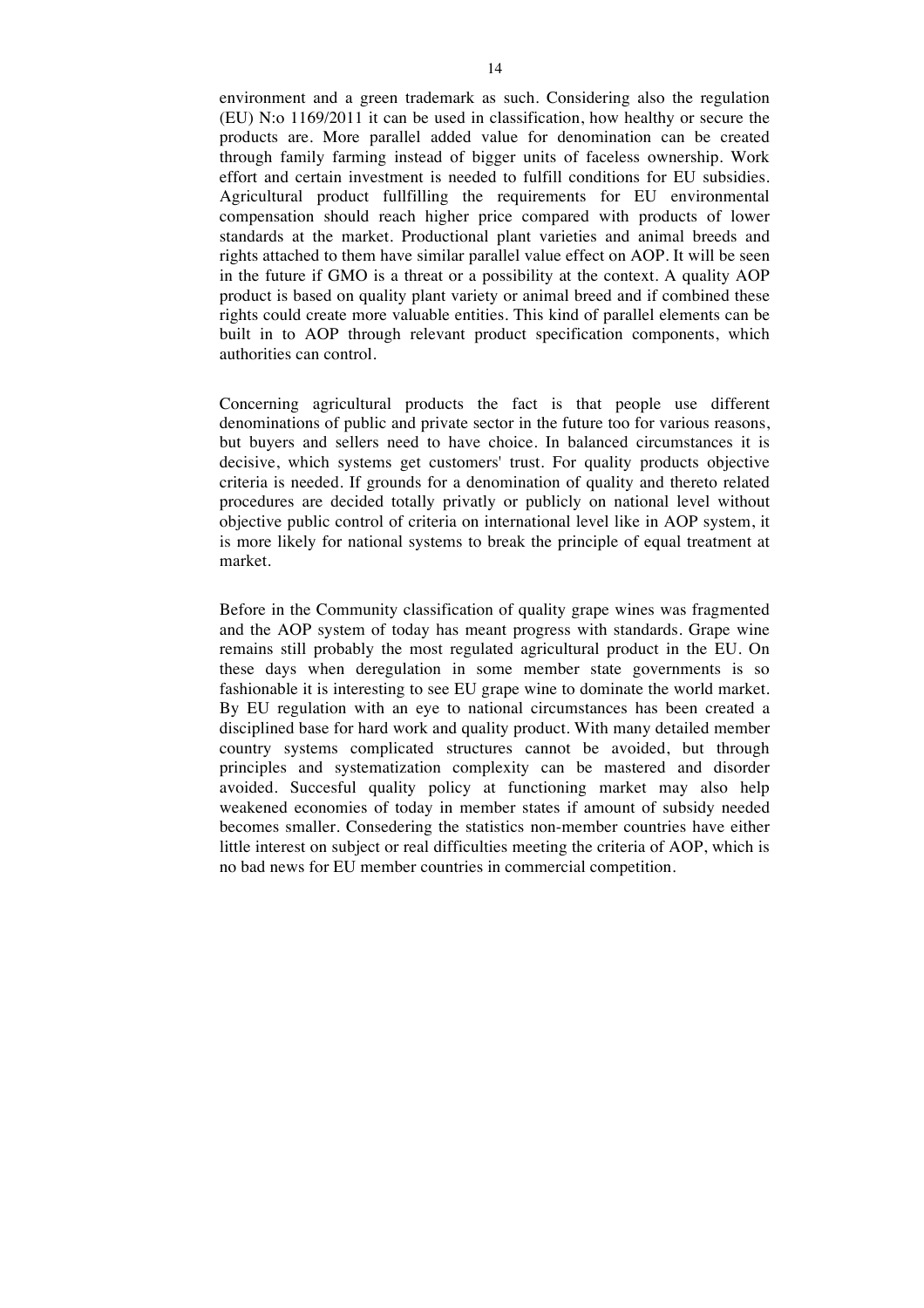#### SUMMARY

Protected designations of origin for agricultural products and foodstuffs (AOP) are as quality policy measures one part of common agricultural policy in the EU. The system relating to quality and origin of these products is meant to improve product price and marketing and also to shield rights of producers and consumers. Protected designation of origin can be definied as a special collective trademark and an intellectual property right for an agricultural producer group. Product denomination can be covered through registration applied from EU Commission via competent national authority. The opposition procedure connected to application is meant to prevent collisions of rights. The essential contents of AOP in union legislation have come from classification and definition of quality grape wine. The most important legal norms at sector are in Parliament and Council regulations (EU) No 1151/2012 on quality schemes for agricultural products and foodstuffs, (EU) No 1308/2013 on common organisation of markets in agricultural products and in the Treaty on the functioning of the European Union. Besides product specification the essential elements of AOP are:

- Designation of origin specifies as a name a product that cames from a certain region or place and in exceptional cases a country.

- Product is produced and processed within a limited geografical area.

- Product quality is essentially due to a particular geographical environment with its inherent natural and human factors. By human factors is meant good agricultural production practices and traditional know-how of people aiming to high quality product taking into account circumstances of nature.

## **SOURCES**

Literature:

- Bahans Jean-Marc, Menjunq Michel: Droit de la vigne et du vin. LexisNexis, Paris 2010.

- Danielsen, Jens Hartig: EU agricultural law. Kluwer 2013.

- Haarmann Pirkko-Liisa, Mansala Marja-Leena: Immateriaalioikeuden perusteet (Grounds for IPR-law). Talentum, Helsinki 2012.

- Hollo Erkki J.: Elintarvikeoikeus (Food law). Edita, Helsinki 2008.

- Monnet Jean: Mémoires. Fayard, Paris 1976 (édition 2014).